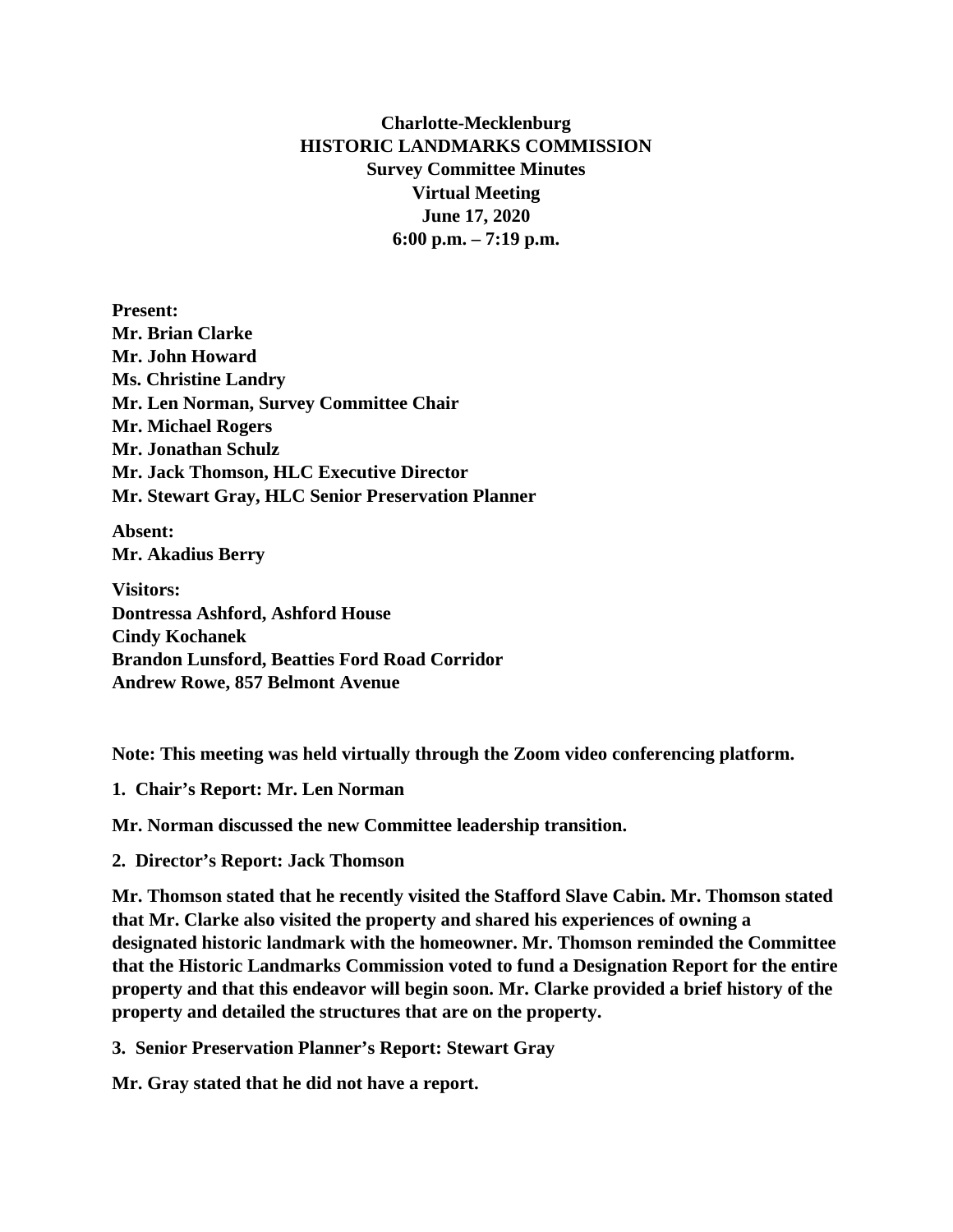## **4. Update on the Beatties Ford Road Corridor Survey**

**Mr. Gray stated that Staff had intended to bring an update on the progress of the survey to the Survey Committee at its March 2020 meeting, but this was delayed due to the COVID-19 outbreak. The survey is currently 98% complete. Mr. Gray reviewed the scope of the survey and stated that the intent of the study was to produce a comprehensive inventory of Washington Heights, an inventory of significant historic buildings that front Beatties Ford Road between Brookshire Freeway and I-85, and to produce a contextual essay on and list of significant historic properties in University Park. Mr. Gray introduced Brandon Lunsford, archivist for Johnson C. Smith University, who produced the survey. Mr. Lunsford spoke to the Committee and explained his methodology for completing the study. Mr. Lunsford reviewed several notable properties featured in the survey. Mr. Gray stressed that one significant product of the survey was the discovery that in the 1920s, the Biddleville Development Company developed a small neighborhood between Washington Heights and University Park. Another significant product of the survey was the production of a well-defined historic boundary of University Park.**

**Mr. Norman discussed Green Book properties in relation to the survey. Mr. Howard noted the format of the spreadsheet entries. Mr. Norman discussed the next steps for the survey, which include presenting it to the full Commission and embarking on community outreach.** 

**5. Ashford House, 241 Hoskins Avenue Drive, Charlotte, N.C.**

**Mr. Gray welcomed Ms. Dontressa Ashford, representative of the Ashford family. Mr. Gray briefly reviewed the historic significance of the house and stated that it is the best example of African American mill housing in Mecklenburg County.**

**MR. CLARKE PRESENTED A MOTION SECONDED BY MR. ROGERS THAT THE SURVEY COMMITTEE RECOMMEND TO THE HISTORIC LANDMARKS COMMISSION THAT IT PROCESS THE ASHFORD HOUSE, 241 HOSKINS AVENUE DRIVE, CHARLOTTE, N.C., INCLUDING THE EXTERIOR OF THE HOUSE AND THE LAND ASSOCIATED WITH THE HOUSE (TAX PARCELS 06306102 AND 06306103) FOR HISTORIC LANDMARK DESIGNATION. THE COMMITTEE UNANIMOUSLY APPROVED THE MOTION.** 

**Mr. Gray stated that Staff will make a recommendation to the full Commission regarding the potential designation of the interior of the house.** 

**6. 857 Belmont Avenue, Charlotte, N.C.**

**Mr. Gray and Mr. Thomson reviewed preservation efforts in the Belmont neighborhood, the history and architecture of the commercial building at 857 Belmont Avenue, and a set of plans for the renovation of the property. Andrew Rowe, owner of the property, expressed his interested in historic landmark designation. Mr. Howard discussed the significance of the building.**